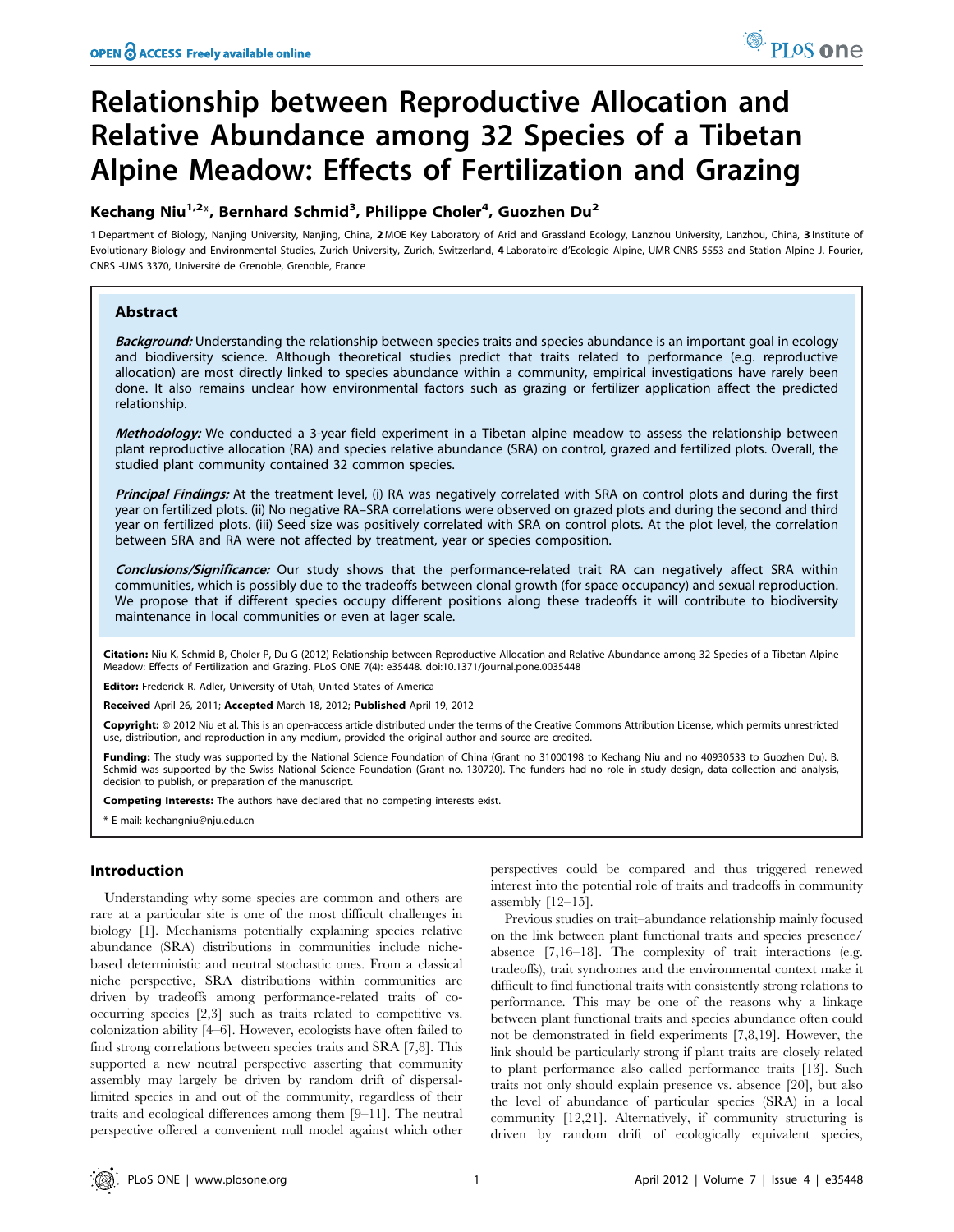significant trait–abundance relationships would not be expected [10,22].

A trait with a particularly high potential to affect plant performance is biomass allocation (e.g. allocation to vegetative growth or to reproduction). Allocation to vegetative growth should increase the competitive ability and the potential of a species to become more abundant in an occupied site, whereas reproductive allocation (RA) should increase a species' potential to colonize new sites. Assuming a tradeoff between allocation to growth and reproduction [23–25], it is therefore expected that, locally and over short time scale, RA should be negatively correlated with SRA [23,26–28] whereas at a larger spatial scales and over longer time scales RA should be positively correlated with SRA [13,29]. Similarly, the tradeoff between as<br>exual  $( =$  clonal growth) and sexual reproduction is also related to species performance and hence to SRA. High allocation to sexual reproduction should enhance species dispersal and colonization ability, while a high allocation to vegetative production should increase species abundance in local communities. Thus, negative RA-SRA relationships are expected if dominant species are able to reproduce both sexually and vegetatively. Moreover, variation in species performance and SRA can result from phylogenetic effects [30–32] or related Janzen–Connell effects [33–35], which in turn can be associated with related to reproductive strategy [36,37].

The relationship between RA and SRA at the local scale may further depend on the availability of light and soil resources. If resources are scarce, preferential allocation of biomass to vegetative growth (shoots and roots) may be particularly important to maintain site occupancy and therefore reduced RA. In that case, RA and SRA should be negatively correlated. If light availability increases because of grazing or increased soil nutrient availability following fertilizer application, then a higher RA should be possible without negative effects on SRA. Furthermore, grazing may also increase the possibility for colonizing new microsites by dispersing seeds, thus providing an advantage to species with high RA [38–40]. Therefore, in the present study we assessed the relationship between RA and SRA at the local, i.e. plant community scale in alpine meadows of the Tibetan Plateau. These meadows exhibit a high diversity with about 30 to 50 plant species per  $0.5 \times 0.5$  m quadrat. Previous studies have shown the strong sensitivity of these ecosystems to changes in soil fertility and grazing pressure [41–43]. A 3-year long experiment has been conducted in plots where we controlled for grazing activity and fertilizer application to test the above predictions. We asked the following questions: i) is RA negatively correlated with SRA in control plots and ii) is this negative correlation not observed in grazed and fertilized plots?

# Methods

#### Ethics Statement

No permits were required to carry out this study.

#### Study site

The experiment was conducted in the MaQu branch of the Research Station of Alpine Meadow and Wetland Ecosystems of Lanzhou University (N33°59', E102°00', altitude 3500 m a.s.l). The site is located in the MaQu County which belongs to the eastern part of the Tibetan Plateau, Gansu province, China. The mean annual temperature is 1.2<sup>o</sup>C, ranging from  $-10^{\circ}$ C in January to  $11.7^{\circ}$ C in July. The mean annual precipitation for the period 1975–2010 was 620 mm, occurring mainly during the short, cool summer. The annual duration of cloud-free solar

radiation is about 2580 h. For further details about the field site see [19,41].

#### Experimental design

A 13 ha flat, alpine grassland was enclosed within 58 ha of fenced grassland in October 1999. Grazing was allowed within the enclosure only during the non-productive winter months. Outside of the enclosure (45 ha), vegetation was moderately grazed by 110 yaks and 2,200 sheep during all months except for 40 days between July and mid-August when the animals were moved to high-altitude pastures [19].

In late May 2004, thirty  $5\times8$  m plots, separated by 2 m, were established within the fenced site. We randomly allocated control, low and high fertilizer-addition treatments (30 and 60 g fertilizer, respectively, per square meter) to plots and replicated each of these treatments ten times. A slow-release, pelletized fertilizer (30 g/m<sup>2</sup>) of  $(NH_4)_2HPO_4$ , 18% N and 46% P) was hand-broadcast once annually at the end of May during drizzly days to avoid the need for watering [41–43]. Outside the enclosure, at a distance of 300 m from the fertilized plots, ten  $5\times8$  m plots, separated by 2 to16 m, were randomly established for the grazing treatments.

Each plot was divided into two parts: a  $5\times 5$  m subplot for measurements of plant traits and a  $5\times3$  m subplot for community monitoring. Aboveground biomass production of the total plant community and the availability of light and soil resources for the 40 plots have been reported previously [41].

#### Species abundance measurements

In the middle of September 2004, 2005 and 2006, a  $0.5 \times 0.5$  m quadrat was harvested from the  $5\times3$  m subplot of each plot. Harvested quadrats were located at different places each year. The number of individuals was counted for each species before clipping. For clonal plants, the term individual refers to ramets [42–44]. These are equivalent to tillers in grasses and rosettes or rooting branches in forbs. Aboveground green parts (stem and leaves) were sorted by species and brought to the laboratory.

#### Biomass allocation measurements

Based on previous studies, we chose 32 common species (Figure S1) for measuring biomass allocation as well as collecting seeds. These species accounted for 85–95% of the aboveground biomass and 80–90% of the vegetation cover of the total plant community. The species were split into two functional groups: forbs (including legumes) and graminoids. Individuals were sampled in September 2004, 2005 and 2006. The harvesting schedule took account of the different phenologies of the species, i.e., species were sampled at their fruiting time. Only aboveground parts were collected because the sampling of individual root systems was deemed impossible in this dense meadow. We randomly sampled 2–3 adult individuals of each species in the  $5\times5$  m subplot of each plot, so as to obtain nearly 30 individuals for each treatment. In grazed plots, we selected individuals that were not injured by grazing. In the laboratory, individuals were split into stems, leaves and reproductive parts (flowers and fruits). Samples were dried at 80°C and weighed to the nearest  $10^{-4}$  g. The individuals sampled in 2004 from grazed plots were discarded because too many of them were damaged.

## Measurements of seed size

We also collected approximately 500 mature seeds from 20–30 individuals of each of the 32 species on the fenced control plots over the three years. We deposited the seeds in envelopes and spread them on tables in the laboratory (approximately  $15^{\circ}$ C) until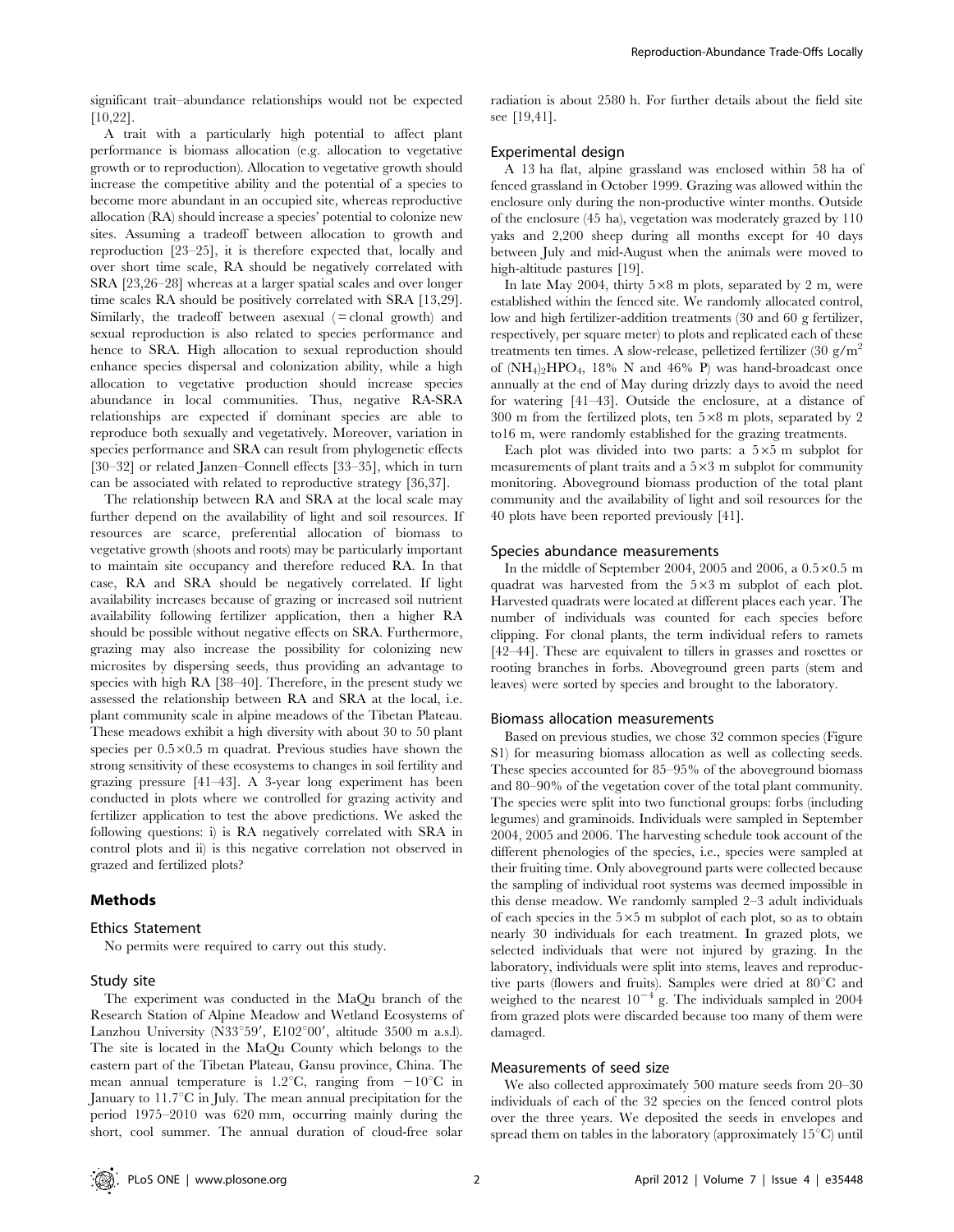they were dry. Three replicates of 100 dried seeds were weighed for each species to measure seed mass per 100 seeds.

## Data analysis

Species relative abundance (SRA) was defined as the number of individuals of a given species divided by the total number of individuals in each  $0.5 \times 0.5$  m quadrat. There were thus up to 10 SRA values per species per treatment. We calculated the individual reproductive allocation (RA = biomass of reproductive parts/aboveground biomass (IB)), stem allocation (SA = biomass of stems/IB) and leaf allocation (LA = biomass of leaves/IB). Species biomass allocation was calculated as the mean of the 25–30 individual biomass allocation values per species and treatment [42].

Firstly, we examined the relationship between RA (or IB) and log-transformed SRA by calculating Spearman rank correlations at the treatment level, i.e. correlating species RA with SRA (averaged over the 10 replicate quadrats within each treatment) for each treatment and year separately. For the control treatment, we also examined the relationship between seed size and SRA. Secondly, to examine whether RA correlated with SRA on plot level, we used a linear mixed-effects model with log-transformed SRA as dependent variable and RA, year, treatment and plant functional group as fixed explanatory terms and plot and species as random explanatory terms. Interactions between fixed terms were not significant and we thus excluded them in our final analysis. Finally, to test the effects of the number of replicates per species and of phylogenic relationships between species on the correlations, we used bootstrapping analyses with 10,000 simulations and phylogenetically independent contrasts (PICs) [45,46]. For the mixed models, we used the nlme [47] and lme4 functions of lme4 package [48] developed for the statistical software R [49]. Based on the published phylogenetic supertree of angiosperm families and APG III [50,51], we built a phylogenetic tree of present species in this study with Phylomatic [52] and Phylocom [53], and tested phylogenetically independent contrasts (PICs) with the ape and ade4 R packages [54,55].

#### Results

At the treatment level, we found that the mean RA of species was significantly negatively correlated with mean SRA in all three years in control plots. In fertilized plots, the correlation was still significantly negative during the first year but had disappeared in the second and third year. There was no significant relationship in grazed plots (Figure 1). The negative correlations strengthened when we used bootstrapping simulation and PICs (not shown). Mean SRA was positively correlated with the mean seed size of species in control plots for two years (Figure 2).

On plot level, results of the mixed-model analyses showed that SRA was negatively affected by RA  $(F = 7.48, p \le 0.01)$  and that the effect varied significantly between years  $(F = 5.16, p < 0.01)$ . Treatments did not significantly differ in the mixed-model analyses  $(F = 0.71, p > 0.5)$  but graminoids had larger SRA than forbs  $(F = 5.08, p \le 0.05)$ . The variance component for species was large  $(0.314 \pm 0.085)$ , indicating strong differences in SRA between species within functional groups.

There were no significant correlations between mean SRA and mean species aboveground biomass in all plots (Figure S2). Mean SRA significantly positively correlated with mean species leaf allocation in control and grazed plots (Figure S3). Finally, mean SRA tended to be negatively correlated with mean species stem allocation, but this was only significant in 2006 (Figure S4).

# **Discussion**

## Reproductive allocation and the balance between competition and colonization ability

A potential key driver maintaining biodiversity within and between communities are tradeoffs arising from the need of organisms to balance their allocation of limited energy (biomass) among growth, reproduction and defense [56–58]. The tradeoff in biomass allocation results from physical and chemical constraints during the life history of organisms [57,59]. Typically, plants allocate more biomass to roots, leaves and stems than to reproduction when competition for water, nutrient and light is strong [23,26]. In contrast, the possibility of colonizing new microsites increases with allocation to sexual reproduction [60]. Furthermore, plants have to balance their production of seeds along a tradeoff between many small vs. few large seeds [58]; and typically plant species or genotypes with high RA produce many small seeds to increase their colonization ability [58,61,62].

In the Tibetan alpine meadows studied here, we previously observed that plant species allocated more biomass to leaves at the expense of RA under increased light competition in fertilized plots [42,63], whereas, they often increased RA at the expense of stem or even leaf growth in grazed plots [64]. Correspondingly, biomass allocation to clonal growth increased under fertilization whereas it decreased under grazing [65]. Based on these findings, species with smaller RA were expected to have higher competitive ability due to either larger root, stem, and leaf allocation or increased clonal growth, whereas species with higher RA were expected to have lower competitive ability; additionally they were expected to produce more (smaller) seeds to increase their colonization ability. However, we could not directly test the colonization ability in the present study.

#### Reproductive allocation and species relative abundance

Consistent with these predictions, we found that increased RA had a negative influence on the individual abundance of given species, suggesting that species which invested more into sexual reproduction and colonizing ability had lower competition ability and thus could not maintain high abundance within a local site and community. In contrast to RA, functional traits such as specific leaf area or mature height of species were not correlated with SRA (data not shown). This may be because performancerelated traits can be related to several functional traits in different ways such that no single one of them can predict performance in a particular environment. It has been suggested that, compared to functional traits, performance-related traits should be more tightly linked to species abundance [13,29]. As our results suggest, biomass allocation as a key performance-related trait and specifically RA as indicator of an among-species tradeoff between growth and sexual reproduction could determine the pattern of SRA within local sites, and influence community structuring in response to environmental factors such as fertilization and grazing. The negative correlation between RA and SRA and the positive correlation between leaf allocation and SRA are consistent with the hypothesis of a tradeoff between growth and sexual reproduction.

The positive correlation of leaf allocation with SRA in our study suggests that light competition was an important driver for community structuring [66–71]. In contrast, stem allocation in the studied species was presumably less important for light competition, because most species only carried flowers and fruits on their stems but not leaves (tillers and rosettes as typical growth forms) [42]. This could explain the observed weak negative correlation between stem allocation and SRA. Furthermore, we should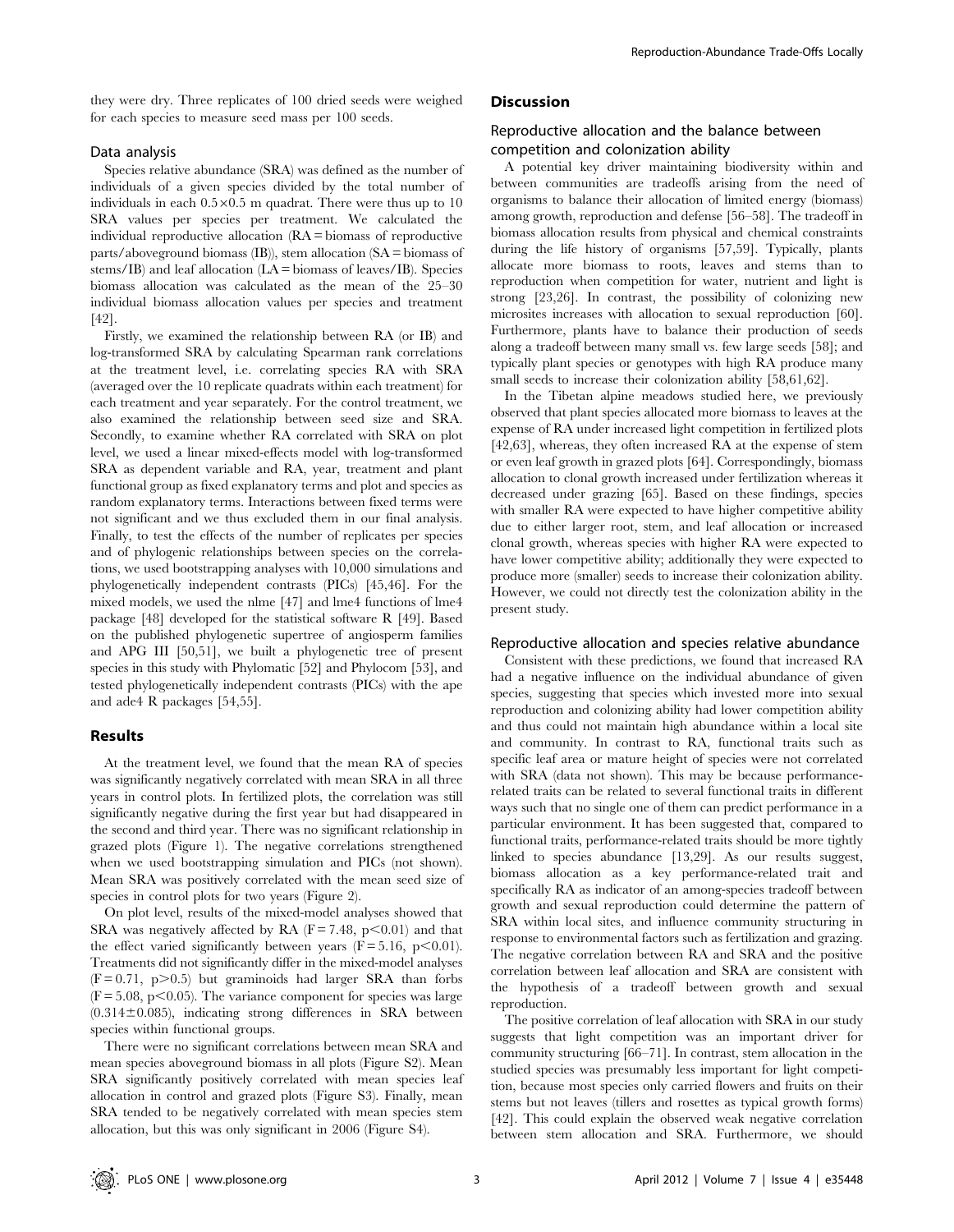

Figure 1. The relationships between species relative abundance (SRA) and reproductive allocation (RA) in control, fertilized and grazed plots. The dots indicate means of 25-30 individual RA for each species and its mean SRA over 10 quadrats. r and p values were estimated from Spearman rank correlations. doi:10.1371/journal.pone.0035448.g001

mention that differences in SRA were not simply due to different overall plant sizes between species, because SRA was not correlated with mean species aboveground biomass (Figure S2). Finally, the positive relationship between SRA and mean seed size of species supports the idea of a tradeoff between competition and colonizing ability that caused species with high RA to be locally less abundant than species with low RA and consequently high leaf allocation. Such a relationship between seed size and the competition–colonization tradeoff has often been documented [72]. Theoretically, root allocation should be positively correlated with SRA under competition for limiting soil resources, but it was not possible to assess this relationship in the dense meadows of our study site because roots of different species intermingle too much.

In addition, as discussed above, the tradeoff between growth and sexual reproduction can also result in a negative RA–SRA pattern when dominant (and abundant) species reproduce primarily by clonal growth and rare species recruit from seeds. In our site, the dominant species (Kobresia capillifolia) reproduces mainly by clonal growth, and many other abundant grass species recruit by both sexual reproduction and clonal growth, of which seed production often dominates. Then, if the tradeoff between clonal growth and sexual reproduction would determine the negative RA–SRA relationship, the latter should disappear when sexual reproduction in these species becomes rare. However, the correlation was still significant when we removed some species with clonal growth or even all of graminoids. Moreover, the PIC analysis showed that when we deducted the phylogenetic effect the negative RA–SRA relationship became even stronger. This suggested that the negative RA–SRA correlation was not due to the fact that the observed species occupied different positions along the phylogenetic tree. In short, these inferences suggest that the negative RA–SRA relationship may not result from a simple tradeoff between clonal growth and sexual reproduction or phylogenetic effects. But we still need more comprehensive research to distinguish the role of these processes in determining patterns of RA–SRA relationships.

# Influence of grazing and fertilization on the SRA–RA relationship

We suggested in the Introduction that strong competition for light and soil resources could be responsible for negative correlations between SRA and RA, because under these circumstances species should invest more into growth then into reproduction to keep a site occupied at high abundance. Indeed,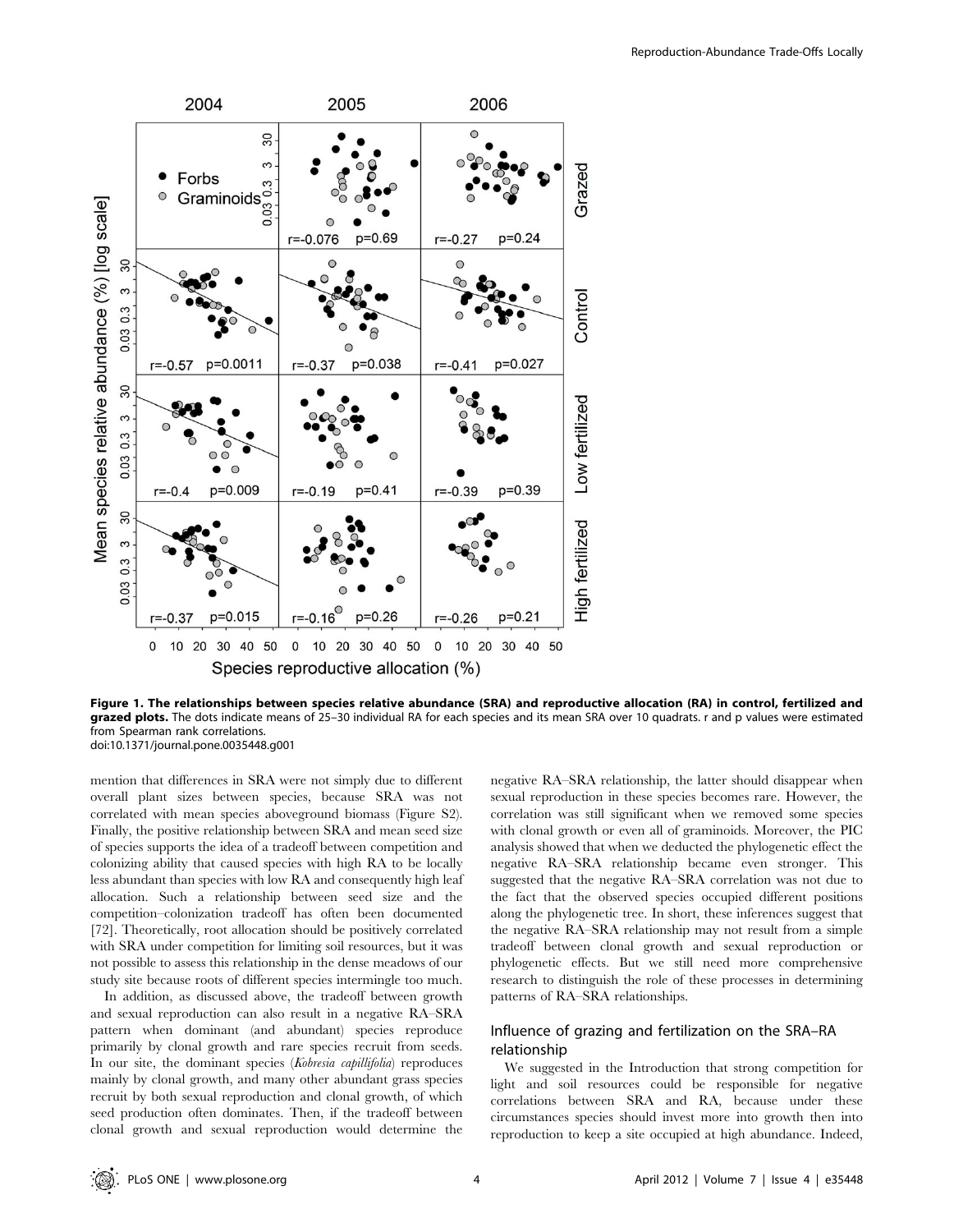

Figure 2. The relationships between species relative abundance (SRA) and seed size in control plots. The dots indicate seed mass per 100 seeds (3 replicates) for each species and its mean SRA over 10 quadrats. r and p values were estimated from Spearman rank correlations.

doi:10.1371/journal.pone.0035448.g002

we found the strongest evidence for a negative relationship between SRA and RA in fenced, unfertilized plots. In grazed or fertilized plots the correlation between SRA and RA was, however, weak and often non-significant.

In grazed plots both RA and SRA of most species increased (points moved toward the top right corner of graphs in Figure 1; see also [64]). In fertilized plots, both RA and SRA of many species deceased [42,63]. These results suggest that if tradeoffs in (clonal) growth and reproduction drive SRA, the negative SRA– RA correlations may weaken after grazing (reduced light competition). In contrast, fertilization might have made compe-

#### References

- 1. Preston F (1948) The commonness, and rarity, of species. Ecology 29: 254–283.<br>2. Silvertown J (2004) Plant coexistence and the niche. Trends in Ecology &
- Silvertown J (2004) Plant coexistence and the niche. Trends in Ecology & Evolution 19: 605–611.
- 3. Kneitel JM, Chase JM (2004) Trade-offs in community ecology: linking spatial scales and species coexistence. Ecology Letters 7: 69–80.
- 4. Levins R, Culver D (1971) Regional Coexistence of Species and Competition between Rare Species. Proceedings of the National Academy of Sciences 68: 1246–1248.
- Tilman D (1994) Competition and biodiversity in spatially structured habitats. Ecology 75: 2–16.

tition for light so strong that species with large RA (generally forbs which had overall lower SRA in the analysis on plot level) were lost due to competitive exclusion, thus shortening the range of species RAs that could be compared along the x-axis of the relationship with SRA [42,43].

In conclusion, our results support the hypothesis that patterns of SRA in Tibetan alpine meadows are not the result of neutral processes but rather due to differences in species' positions along tradeoffs between (clonal) growth and sexual reproduction. The balance between competition and colonizing ability may structure these plant communities and explain the large biodiversity within and among local communities.

## Supporting Information

Figure S1 Phylogenetic tree of the 32 investigated species.

(DOC)

Figure S2 Correlations between species relative abundance (SRA) and individual above-ground biomass in control, grazed and fertilized plots. The dots indicate means of 25–30 individual above-ground biomass for each species and its mean SRA over 10 quadrats. r and p values were estimated from Spearman rank correlations. (DOC)

Figure S3 Correlations between species relative abundance (SRA) and leaf allocation (LA) in control, grazed and fertilized plots. The dots indicate means of 25-30 individual LA for each species and its mean SRA over 10 quadrats. r and p values were estimated from Spearman rank correlations. (DOC)

Figure S4 Correlations between species relative abundance (SRA) and stem allocation (SA) in control, grazed and fertilized plots. The dots indicate means of 25-30 individual SA for each species and its mean SRA over 10 quadrats. r and p values were estimated from Spearman rank correlations. (DOC)

## Acknowledgments

We are grateful Frederick R. Adler, Shucun Sun, John R. Spence, Zhiheng Wang and Shaopeng Wang for their valuable discussion and constructive comments on earlier versions of this manuscript. We are also very thankful to Binbin Zhao, Xianhui Zhou, Peng Jia and all the staff at MaQu Rangeland Workgroup for providing invaluable field assistance. We thank Francesco de Bello and colleagues form the TDE framework of the Laboratoire d'Ecologie Alpine in Grenoble, France.

# Author Contributions

Conceived and designed the experiments: KN GD. Performed the experiments: KN GD. Analyzed the data: KN BS PC. Contributed reagents/materials/analysis tools: KN GD. Wrote the paper: KN BS PC.

- 6. Levine JM, Rees M (2002) Coexistence and relative abundance in annual plant communities: the roles of competition and colonization. American Naturalist 160: 452–467.
- 7. Murray BR, Thrall PH, Gill AM, Nicotra AB (2002) How plant life-history and ecological traits relate to species rarity and commonness at varying spatial scales. Austral Ecology 27: 291–310.
- 8. Reader RJ (1998) Relationship between species relative abundance and plant traits for an infertile habitat. Plant Ecology 134: 43–51.
- 9. Bell G (2001) Neutral Macroecology. Science 293: 2413–2418.